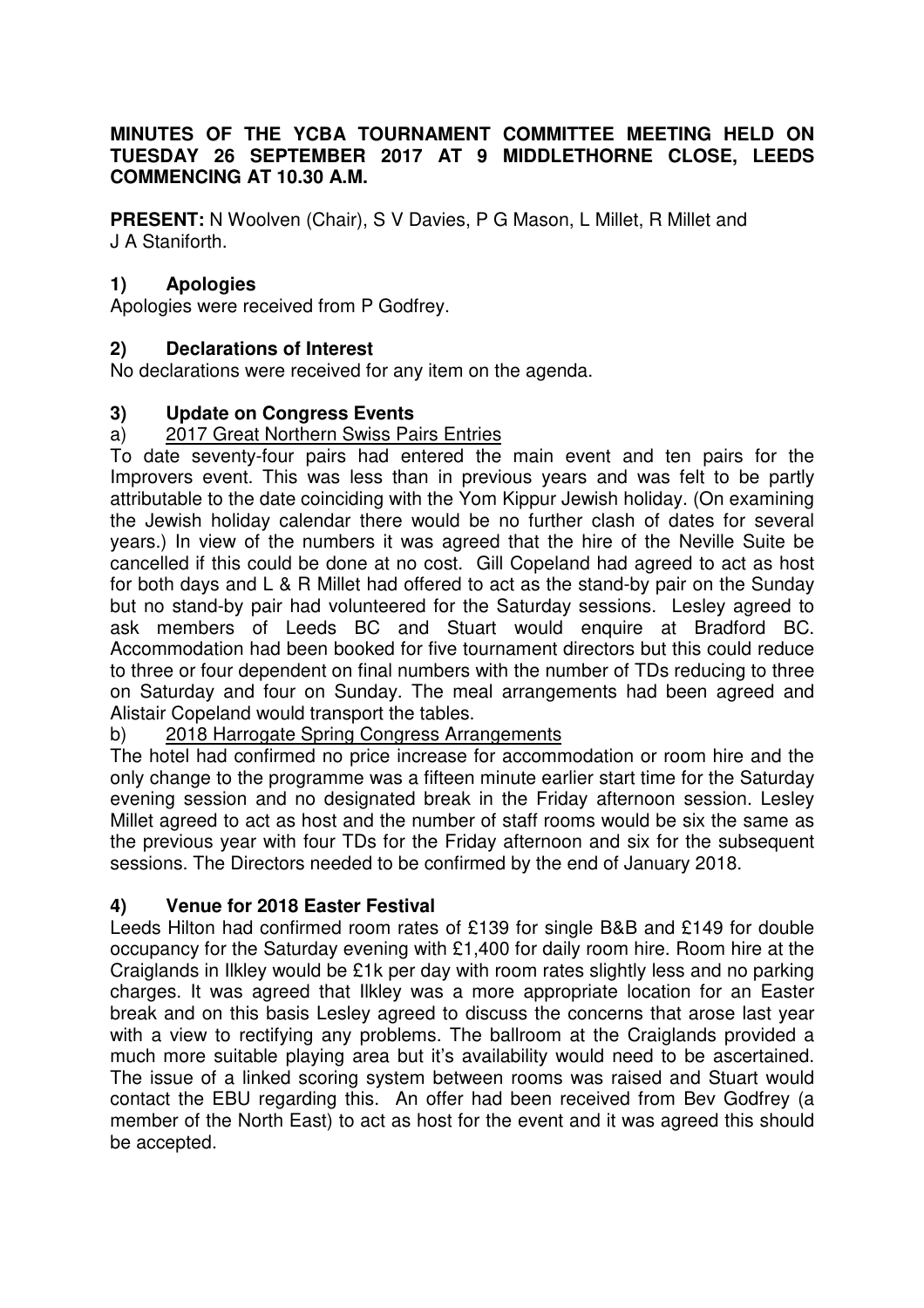# **5) Review of Friday programme for 2018 Yorkshire Congress**

Discussion took place on alternative formats to the Friday competitions in view of issues arising from last year's event and the reducing numbers in the men's and ladies' pairs events. It was concluded that whilst combining the men's, ladies' and mixed pairs event may provide for an adequate number of competitors in view of the wide range of abilities likely to compete this may deter some pairs from entering. It was agreed to dispense with the Friday events in 2018 and retain the Saturday and Sunday events in their present format. Trophies for the Men's, Ladies' and Mixed Pairs would be awarded to the leading corresponding pairs in the main pairs final.

The Secretary agreed to approach Harrogate BC to ascertain if it would be possible to include in the programme the availability of bridge at the club on the Friday evening and to propose it be termed 'Pre-Congress Event' with the provision of a trophy for the winners which would be supplied and funded by YCBA. A request would also be made for a host for the two days.

As the AGM was also scheduled for the Saturday morning at 11.00am the setting up would need to be undertaken early on the day with the delivery of the equipment on the preceding day. The Chairman had agreed to transport the equipment.

The entry fee was agreed as £30 per day with £56 for both days. Details of accommodation cost were needed

# **6) Outsourcing of Affiliated Teams competition**

As this event was for teams from affiliated clubs it was agreed the present arrangements continue.

# **7) 2018/19 one-day competition venues**

Doncaster BC had indicated a willingness to host a YCBA one-day event preferably during May with the provision of a sandwich buffet tea. Possible events were the Northern Counties Improvers or the Mixed Pairs event.

# **8) Production of a Congress Reference Manual**

Ron Millet had produced a detailed contents page which included dates, venue, formats, tournament directors, marketing, catering, equipment etc. It was agreed that Ron continue the draft and any ideas for inclusion be forwarded to Ron by the end of 2017 with a view to a first draft being available at the beginning of 2018.

# **9) Schools' competition update**

The Chairman agreed to contact the County Youth Officer for an update for presentation at the next most appropriate meeting.

# **10) Production of 2018/19 Competition Brochure**

The YCBA President confirmed that he would provide details of the 2018/19 Yorkshire league fixtures in time for the next Members Meeting in November 2017 and would provide an outline of the draft calendar by early 2018 in the brochure format subject to a copy being obtained in Microsoft word format from the printing company. Lesley/Ron Millet would produce the final draft and all members of the Tournament Committee would be asked to check the content thoroughly before printing took place. Distribution of the brochure would be at the EBU Summer Congress.

It was agreed to extend the length of the brochure to accommodate spacing between some headings for an improved appearance.

A separate calendar of improvers events would be also be produced and made available on the website.